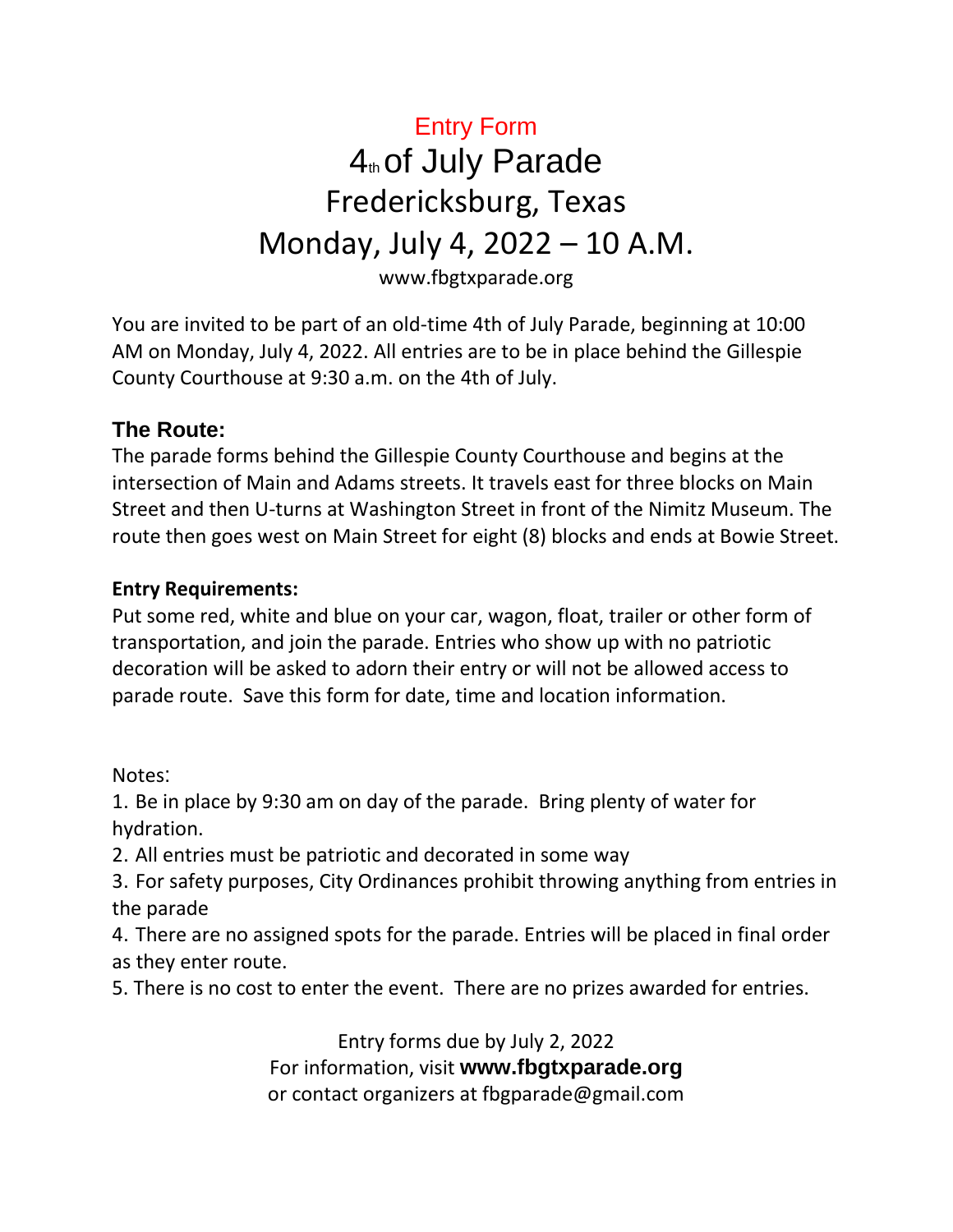Return this page

## **2022 4th of July Parade Fredericksburg** ENTRY FORM

\_\_\_\_\_\_\_\_\_\_\_\_\_\_\_\_\_\_\_\_\_\_\_\_\_\_\_\_\_\_\_\_\_\_\_\_\_\_\_\_\_\_\_\_\_\_\_\_\_\_\_\_\_\_\_\_\_\_\_\_\_\_\_\_\_\_\_\_\_\_\_\_\_\_\_\_\_\_\_\_\_\_\_

Name of Your Organization, Business or Individual:

| Will entry include music? (circle one) YES NO |  |
|-----------------------------------------------|--|

Does this entry consist of at least 90 percent children? (circle one) YES NO

### Please return this entry form no later than Saturday, July 2, 2022 by mail to: 4th of July Parade 302 E. Austin Street Fredericksburg, TX 78624

or include required information in an email and send to **[fbgparade@gmail.com](mailto:fbgparade@gmail.com)**